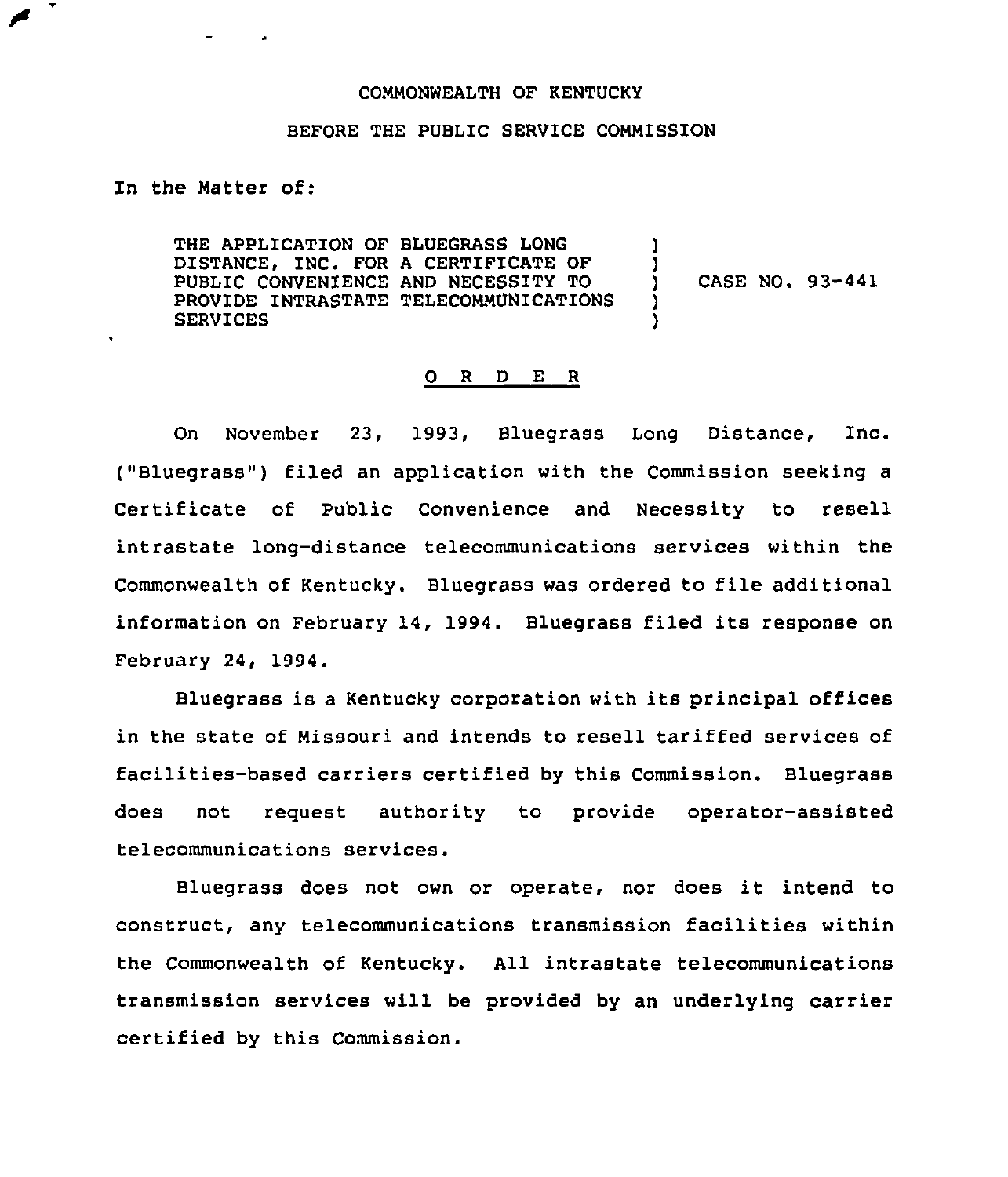Bluegrass filed its proposed tariff on November 23, 1993. In response to the Commission's request for additional information, Bluegrass filed revised tariff sheets on February 25, 1994. The Commission finds that Bluegrass should file a revised tariff sheet correcting the following: Refer to Original Sheet 22, Heading 6.1.2. Change the word "weed" to "week" in the first paragraph.

٠

 $\sim$   $\sigma$ 

The application provided by Bluegrass demonstrates its financial, managerial, and technical capability to provide utility service. The Commission finds that Bluegrass should be authorized to resell intrastate long-distance telecommunications services within the Commonwealth of Kentucky. The Commission further finds that the rates proposed by Bluegrass, as revised on February 25, 1994 and with the correction set forth in this Order, should be approved as the fair, just, and reasonable rates to be charged.

The Commission, having considered the evidence of record and being otherwise sufficiently advised, HEREBY ORDERS that:

1. Bluegrass be and it hereby is granted authority to resell intrastate long-distance telecommunications services within the Commonwealth of Kentucky on and after the date of this Order.

2. Bluegrass's authority to provide service is strictly limited to those services described in this Order and Bluegrass's application.

 $-2-$